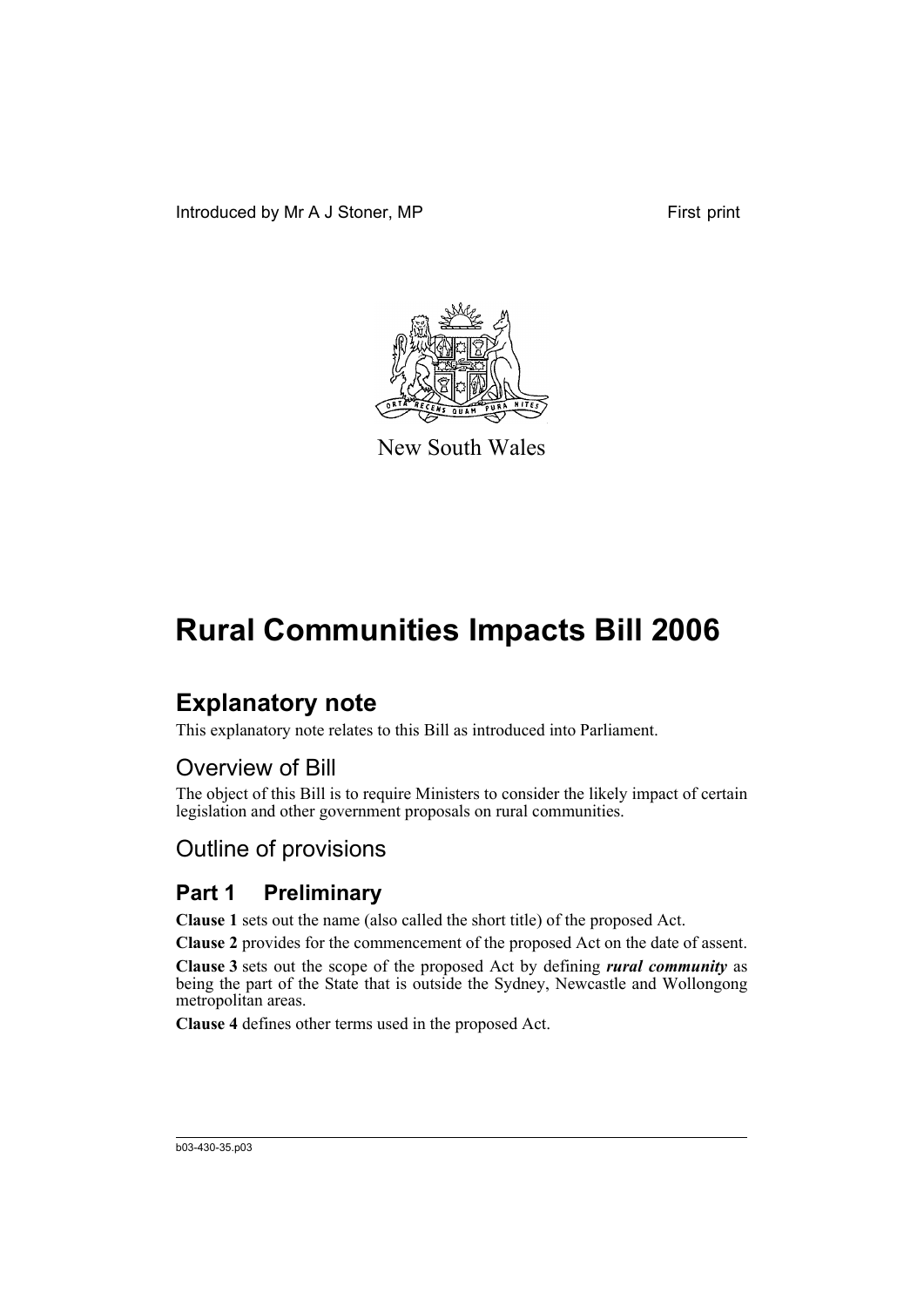Explanatory note

## **Part 2 Requirements of rural communities impact statements**

**Clause 5** provides that a rural communities impact statement is not valid for the purposes of the proposed Act unless it is written by the Rural Communities Impact Assessment Unit in the Cabinet Office.

**Clause 6** specifies some of the matters that must be covered by a rural communities impact statement.

**Clause 7** makes it clear that additional matters may be included in a rural communities impact statement.

**Clause 8** provides that a rural communities impact statement may (if appropriate) merely state that the relevant Bill, statutory rule, environmental planning instrument or decision has "no likely impact" on the rural community.

## **Part 3 Assessment of likely impact of proposed Acts on rural communities**

**Clause 9** provides that a Minister or Government Member who intends to introduce a Bill into Parliament must ensure, before the Bill is considered by the Cabinet, that a rural communities impact statement has been prepared which provides information about the likely impact of the proposed Act on the rural community and that the Minister or Member has given consideration to that likely impact.

**Clause 10** requires the tabling in Parliament of a rural communities impact statement in relation to a Bill before the Bill is read a second time.

## **Part 4 Assessment of likely impact of proposed statutory rules on rural communities**

**Clause 11** specifies that the proposed Part imposes obligations on the Minister administering the Act under which a statutory rule is or is proposed to be made.

**Clause 12** requires a Minister who intends to submit a proposed statutory rule to the Governor to ensure, before the proposed statutory rule is submitted, that a rural communities impact statement has been prepared in relation to the statutory rule and that the Minister has given consideration to it.

**Clause 13** requires a copy of the rural communities impact statement for a statutory rule to be included with any regulatory impact statement required in relation to the statutory rule.

**Clause 14** requires the tabling in Parliament of a rural communities impact statement.

**Clause 15** requires notice to be given to the public as to where a rural communities impact statement can be accessed.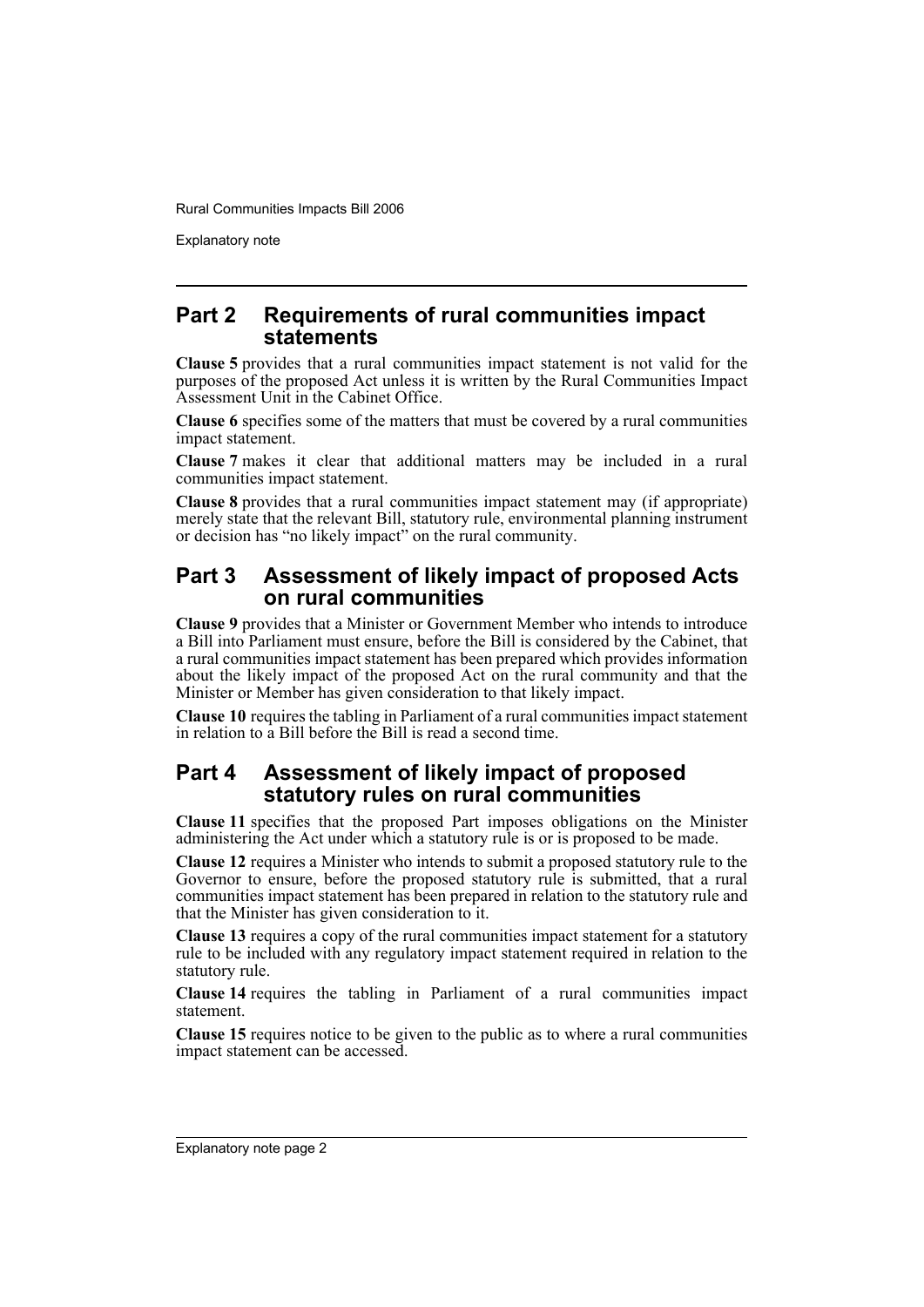Explanatory note

## **Part 5 Assessment of likely impact of proposed environmental planning instruments on rural communities**

**Clause 16** requires a Minister who intends to recommend the making of a State environmental planning policy to the Governor to ensure, before the proposed policy is recommended, that a rural communities impact statement has been prepared in relation to the policy and has been publicly exhibited and that the Minister has given consideration to it.

**Clause 17** requires a Minister who intends to make a regional environmental plan to ensure, before the proposed plan is made, that a rural communities impact statement has been prepared in relation to the plan and has been publicly exhibited and that the Minister has given consideration to it.

**Clause 18** requires a Minister who intends to make a local environmental plan to ensure, before the proposed plan is made, that a rural communities impact statement has been prepared in relation to the plan and has been publicly exhibited and that the Minister has given consideration to it.

## **Part 6 Assessment of likely impact of proposed Cabinet decisions on rural communities**

**Clause 19** requires rural communities impact statements to be prepared in relation to certain decisions before the Cabinet and to be distributed to Cabinet Ministers and considered by them before any decision is made.

**Clause 20** makes it clear that the proposed obligations extend to the Cabinet's consideration of Bills, proposed statutory rules and proposed environmental planning instruments.

## **Part 7 Rural Communities Impact Assessment Unit**

**Clause 21** establishes the Rural Communities Impact Assessment Unit in the Cabinet Office.

**Clause 22** imposes a requirement that there be in each Department at least one person whose duties involve, or include, liaising with the Unit.

**Clause 23** requires the Unit to maintain a website on which rural communities impact statements are to be posted.

# **Part 8 Miscellaneous**

**Clause 24** provides for the Premier to certify that the requirements of the proposed Act do not have to be complied with, for instance, in an emergency.

**Clause 25** requires the Speaker of the Legislative Assembly and the President of the Legislative Council to report on non-compliance with tabling requirements under the proposed Act.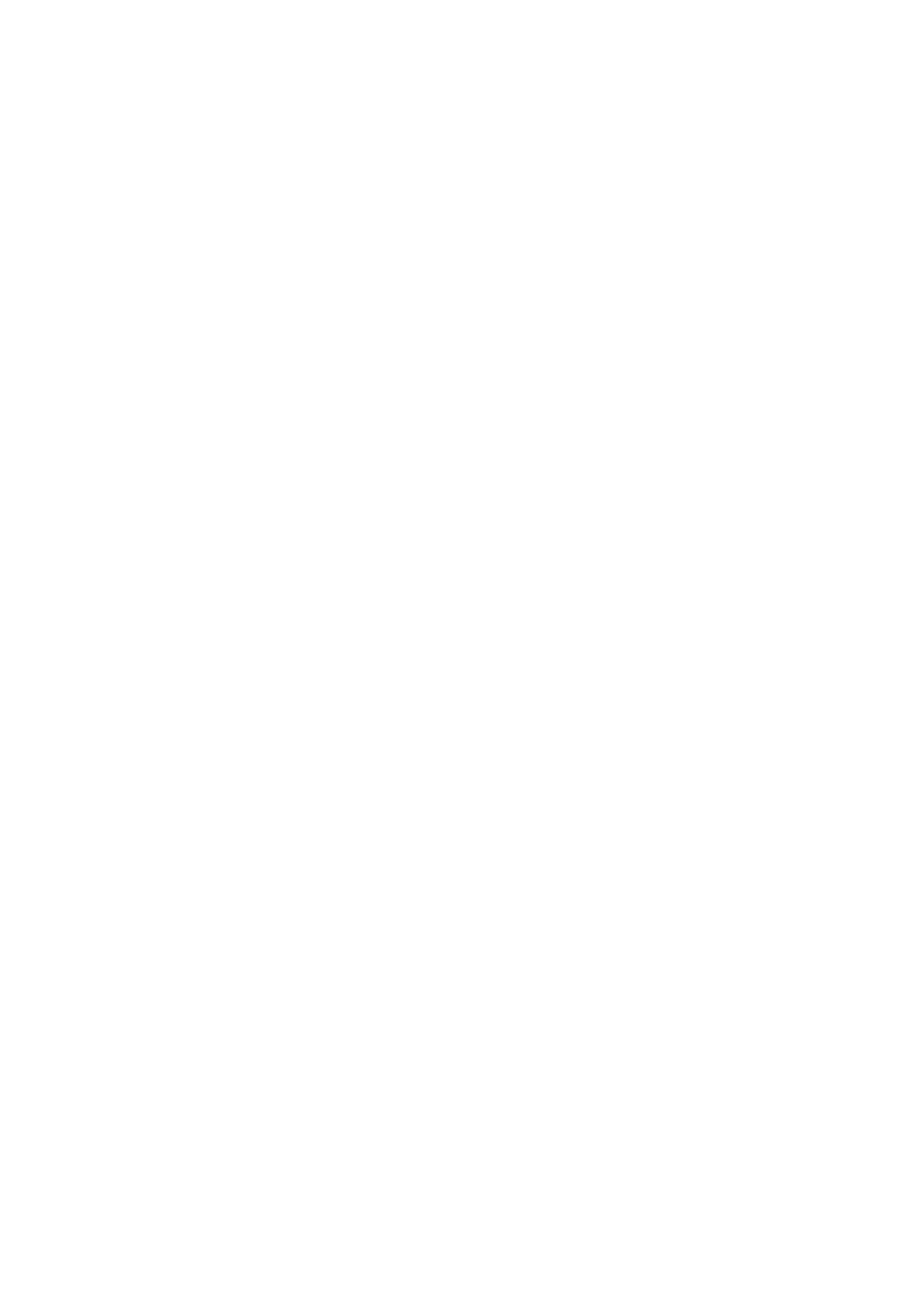Introduced by Mr A J Stoner, MP First print



New South Wales

# **Rural Communities Impacts Bill 2006**

# **Contents**

| Part 1 |                | <b>Preliminary</b>                                                                                 | Page |
|--------|----------------|----------------------------------------------------------------------------------------------------|------|
|        |                | Name of Act                                                                                        | 2    |
|        | $\overline{2}$ | Commencement                                                                                       | 2    |
|        | 3              | Meaning of "rural community"                                                                       | 2    |
|        | 4              | Other definitions                                                                                  | 2    |
| Part 2 |                | Requirements of rural communities impact<br><b>statements</b>                                      |      |
|        | 5.             | Rural communities impact statements must be written by<br>Rural Communities Impact Assessment Unit | 4    |
|        | 6.             | Matters that must be covered by a rural communities impact<br>statement                            | 4    |
|        | 7              | Other matters may be included                                                                      | 5    |
|        | 8              | A finding of "no likely impact" is acceptable                                                      | 5    |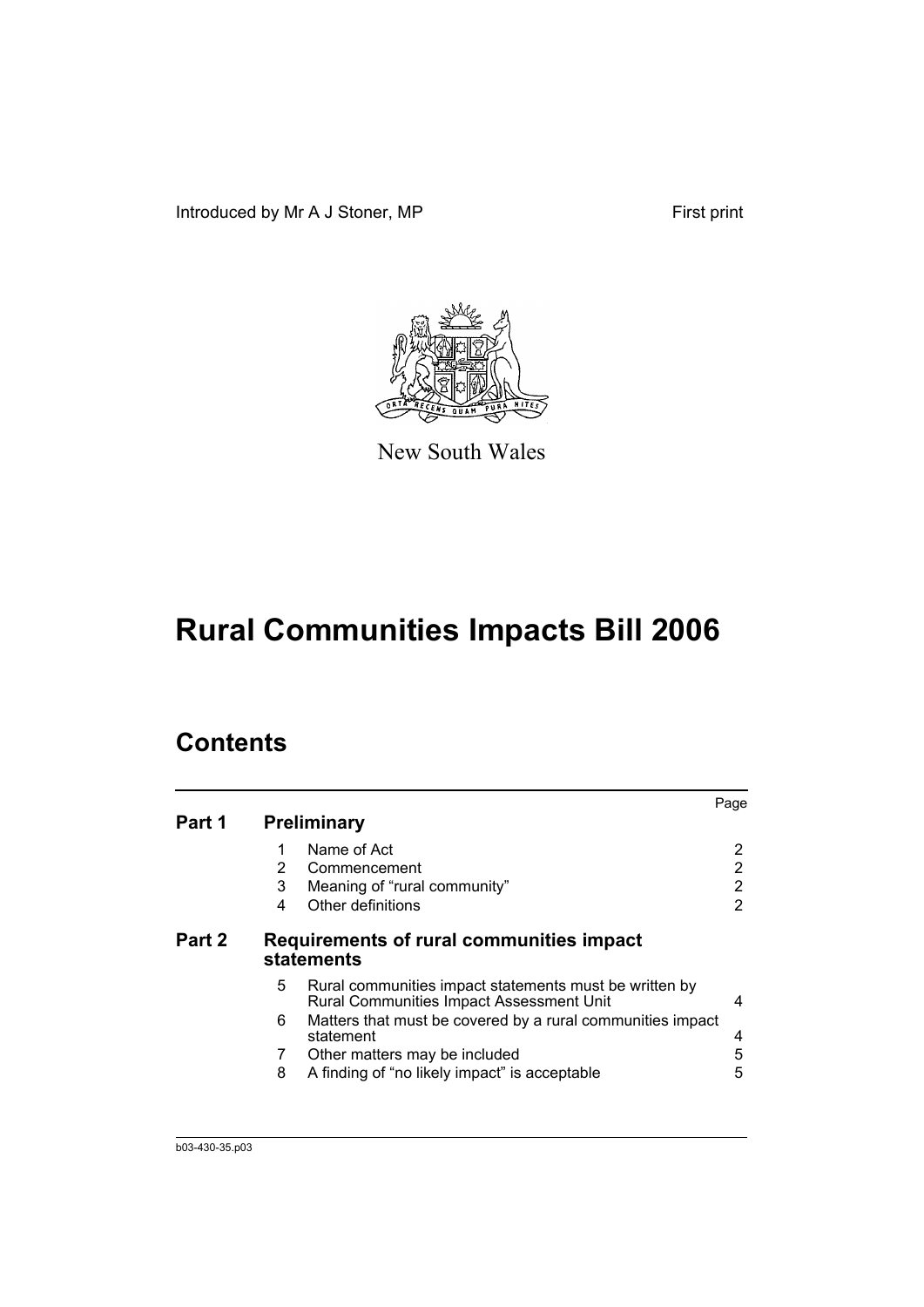Contents

|        |          |                                                                                                                                              | Page                  |
|--------|----------|----------------------------------------------------------------------------------------------------------------------------------------------|-----------------------|
| Part 3 |          | Assessment of likely impact of proposed Acts on<br>rural communities                                                                         |                       |
|        | 9        | Likely impact on rural communities must be assessed before<br>a Bill is considered by the Cabinet                                            | 6                     |
|        | 10       | Likely impact on rural communities must be disclosed to<br>Members of Parliament before a Bill is considered by<br>Parliament                | 6                     |
| Part 4 |          | Assessment of likely impact of proposed statutory<br>rules on rural communities                                                              |                       |
|        | 11<br>12 | Minister on whom this Part imposes obligations<br>Likely impact on rural communities must be determined                                      | 7                     |
|        |          | before a statutory rule is submitted to Governor                                                                                             | $\overline{7}$        |
|        | 13       | Public notice of rural communities impact statement<br>required before certain statutory rules are made                                      | 7                     |
|        | 14       | Tabling of rural communities impact statement required in<br>relation to all statutory rules                                                 | $\overline{7}$        |
|        | 15       | Other public notice of rural communities impact statement<br>required in relation to all statutory rules                                     | 8                     |
| Part 5 |          | Assessment of likely impact of proposed<br>environmental planning instruments on rural<br>communities                                        |                       |
|        | 16       | Likely impact on rural communities must be determined<br>before a proposed State environmental planning policy is<br>recommended to Governor | 9                     |
|        | 17       | Likely impact on rural communities must be determined<br>before regional environmental plan is made                                          | 9                     |
|        | 18       | Likely impact on rural communities must be determined<br>before local environmental plan is made                                             | 10                    |
| Part 6 |          | Assessment of likely impact of proposed Cabinet<br>decisions on rural communities                                                            |                       |
|        | 19       | Likely impact on rural communities must be determined<br>before Cabinet decides on any matter                                                | 11                    |
|        | 20       | Part extends to legislation                                                                                                                  | 11                    |
| Part 7 |          | <b>Rural Communities Impact Assessment Unit</b>                                                                                              |                       |
|        | 21       | Establishment of Rural Communities Impact Assessment<br>Unit                                                                                 | 12                    |
|        | 22<br>23 | Liaison with Rural Communities Impact Assessment Unit<br>Electronic access to rural communities impact statements                            | 12 <sup>2</sup><br>12 |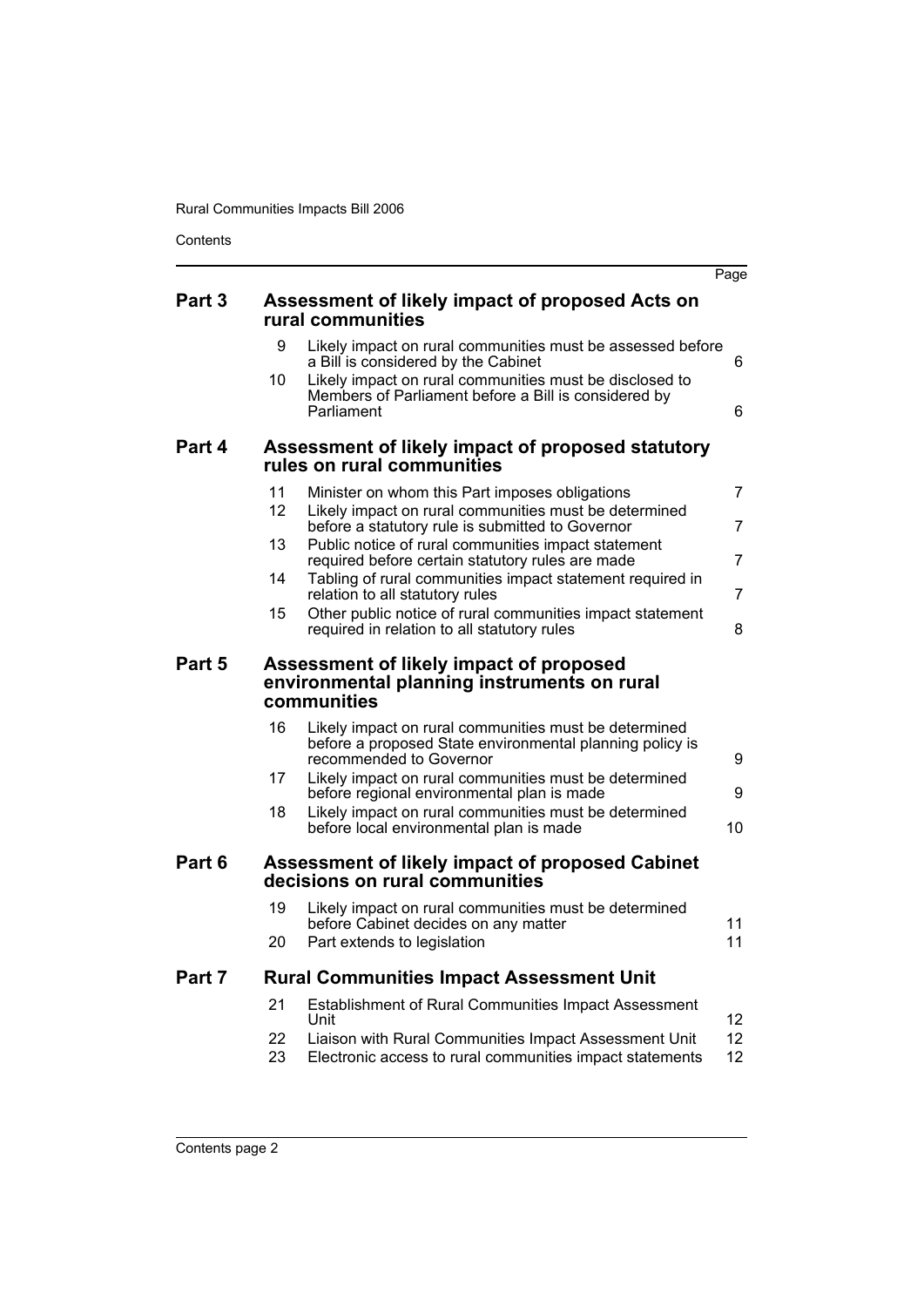| Contents |  |
|----------|--|
|----------|--|

| Part 8 |    | <b>Miscellaneous</b>                                                         | Page |
|--------|----|------------------------------------------------------------------------------|------|
|        | 24 | Rural communities impact statement not necessary in<br>certain circumstances | 13   |
|        | 25 | Speaker and President to report on non-compliance                            | 13   |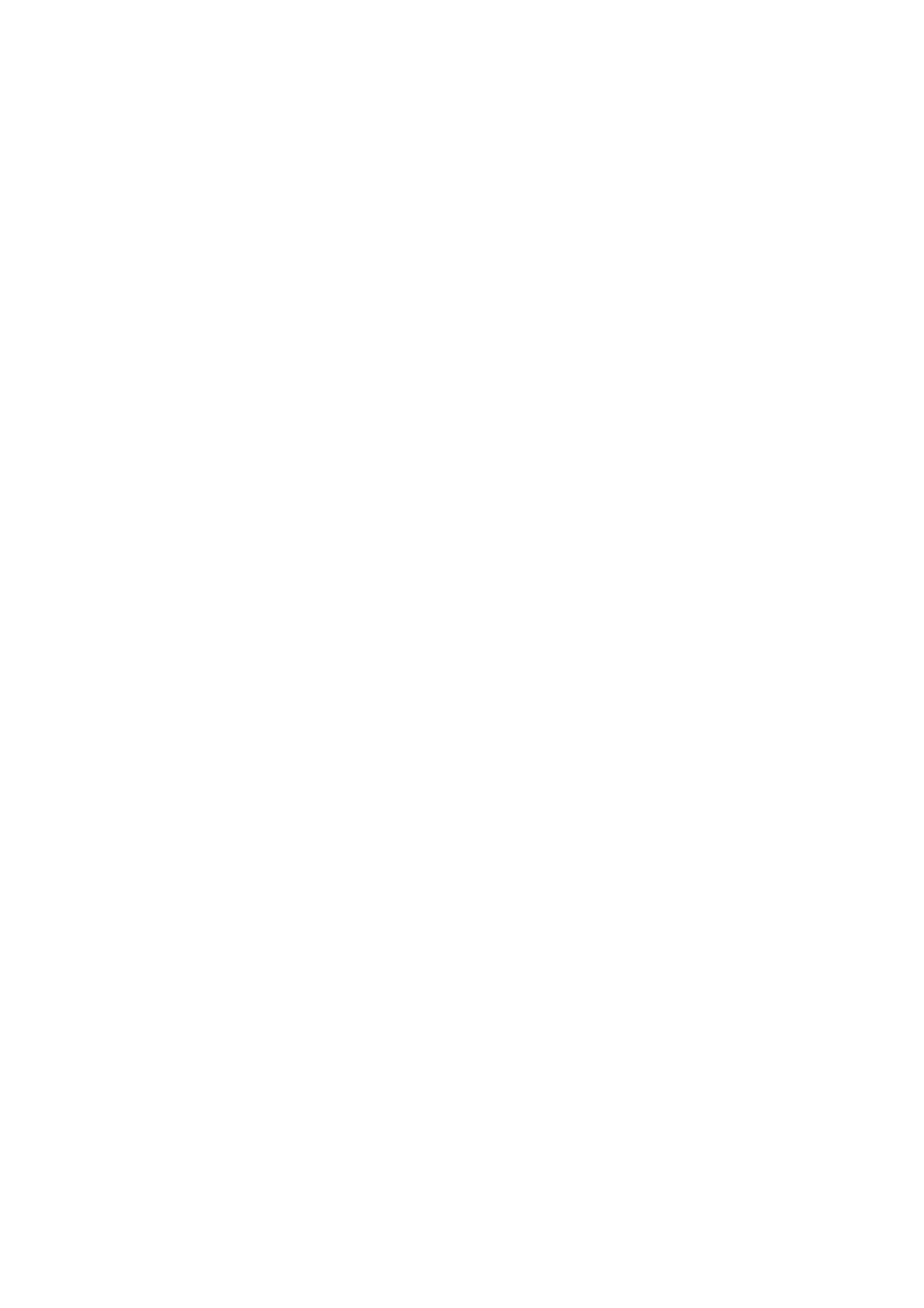

New South Wales

# **Rural Communities Impacts Bill 2006**

No , 2006

## **A Bill for**

An Act to require the preparation of rural communities impact statements and to specify the circumstances in which they are required; and for other purposes.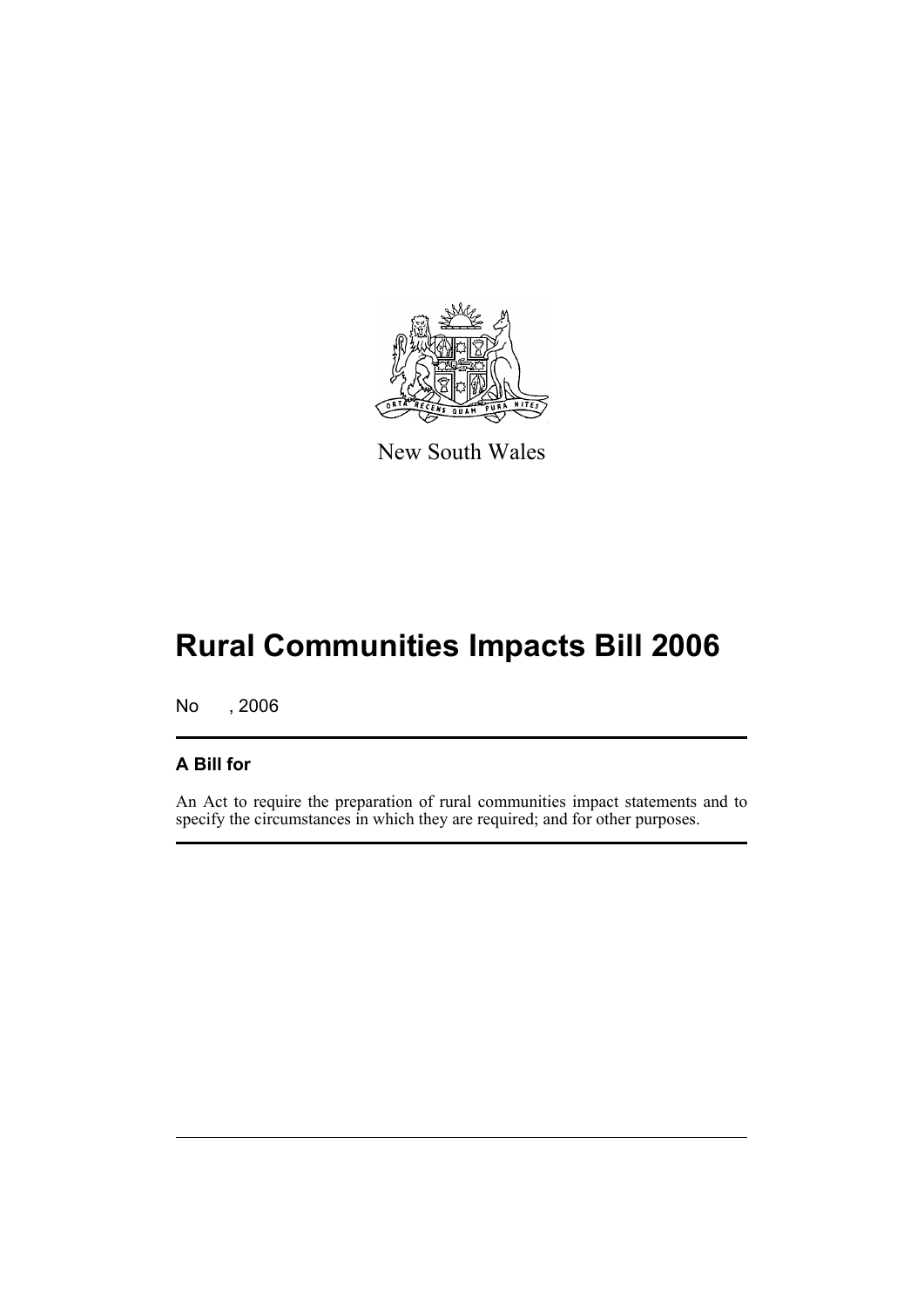#### Clause 1 Rural Communities Impacts Bill 2006

Part 1 Preliminary

<span id="page-9-4"></span><span id="page-9-3"></span><span id="page-9-2"></span><span id="page-9-1"></span><span id="page-9-0"></span>

| The Legislature of New South Wales enacts: |     |                                                                                                                                                                                                                                                                                                                                                                                                                                                                                                                                                                                 | $\mathbf{1}$                                       |
|--------------------------------------------|-----|---------------------------------------------------------------------------------------------------------------------------------------------------------------------------------------------------------------------------------------------------------------------------------------------------------------------------------------------------------------------------------------------------------------------------------------------------------------------------------------------------------------------------------------------------------------------------------|----------------------------------------------------|
| <b>Preliminary</b><br>Part 1               |     |                                                                                                                                                                                                                                                                                                                                                                                                                                                                                                                                                                                 | $\overline{2}$                                     |
| 1                                          |     | Name of Act                                                                                                                                                                                                                                                                                                                                                                                                                                                                                                                                                                     |                                                    |
|                                            |     | This Act is the <i>Rural Communities Impacts Act 2006</i> .                                                                                                                                                                                                                                                                                                                                                                                                                                                                                                                     | 3<br>$\overline{4}$                                |
| $\mathbf{2}$                               |     | <b>Commencement</b>                                                                                                                                                                                                                                                                                                                                                                                                                                                                                                                                                             | 5                                                  |
|                                            |     | This Act commences on the date of assent to this Act.                                                                                                                                                                                                                                                                                                                                                                                                                                                                                                                           | 6                                                  |
| 3                                          |     | <b>Meaning of "rural community"</b>                                                                                                                                                                                                                                                                                                                                                                                                                                                                                                                                             | $\overline{7}$                                     |
|                                            | (1) | For the purposes of this Act, the part of the State that is outside the<br>following metropolitan areas comprises the <i>rural community</i> .                                                                                                                                                                                                                                                                                                                                                                                                                                  | 8<br>9                                             |
|                                            |     | the Sydney metropolitan area, that is, the area constituted by the<br>(a)<br>local government areas of Ashfield, Auburn, Bankstown,<br>Baulkham Hills, Blacktown, Botany Bay, Burwood, Camden,<br>Campbelltown, Canada Bay, Canterbury, Fairfield, Hawkesbury,<br>Holroyd, Hornsby, Hunters Hill, Hurstville,<br>Kogarah,<br>Lane Cove, Leichhardt, Liverpool,<br>Ku-ring-gai,<br>Manly,<br>Marrickville, Mosman, North Sydney, Parramatta, Penrith,<br>Pittwater, Randwick, Rockdale, Ryde, Strathfield, Sutherland,<br>Sydney, Warringah, Waverley, Willoughby and Woollahra, | 10<br>11<br>12<br>13<br>14<br>15<br>16<br>17<br>18 |
|                                            |     | the Newcastle metropolitan area, that is, the area constituted by<br>(b)<br>the local government areas of Lake Macquarie and Newcastle,                                                                                                                                                                                                                                                                                                                                                                                                                                         | 19<br>20                                           |
|                                            |     | the Wollongong metropolitan area, that is, the area constituted by<br>(c)<br>the local government areas of Shellharbour and Wollongong.                                                                                                                                                                                                                                                                                                                                                                                                                                         | 21<br>22                                           |
|                                            | (2) | The rural community consists of any number of recognised rural<br>communities in the State.                                                                                                                                                                                                                                                                                                                                                                                                                                                                                     | 23<br>24                                           |
| 4                                          |     | <b>Other definitions</b>                                                                                                                                                                                                                                                                                                                                                                                                                                                                                                                                                        | 25                                                 |
|                                            |     | In this Act:                                                                                                                                                                                                                                                                                                                                                                                                                                                                                                                                                                    | 26                                                 |
|                                            |     | environmental planning instrument means:                                                                                                                                                                                                                                                                                                                                                                                                                                                                                                                                        | 27                                                 |
|                                            |     | a State environmental planning policy, or<br>(a)                                                                                                                                                                                                                                                                                                                                                                                                                                                                                                                                | 28                                                 |
|                                            |     | a regional environmental plan, or<br>(b)                                                                                                                                                                                                                                                                                                                                                                                                                                                                                                                                        | 29                                                 |
|                                            |     | a local environmental plan,<br>(c)                                                                                                                                                                                                                                                                                                                                                                                                                                                                                                                                              | 30                                                 |
|                                            |     | which all have the same meaning as in the <i>Environmental Planning and</i><br>Assessment Act 1979.                                                                                                                                                                                                                                                                                                                                                                                                                                                                             | 31<br>32                                           |
|                                            |     | <b>Government Member of Parliament</b> means a member of Parliament<br>who is a member of the one or more parties that make up the<br>Government.                                                                                                                                                                                                                                                                                                                                                                                                                               | 33<br>34<br>35                                     |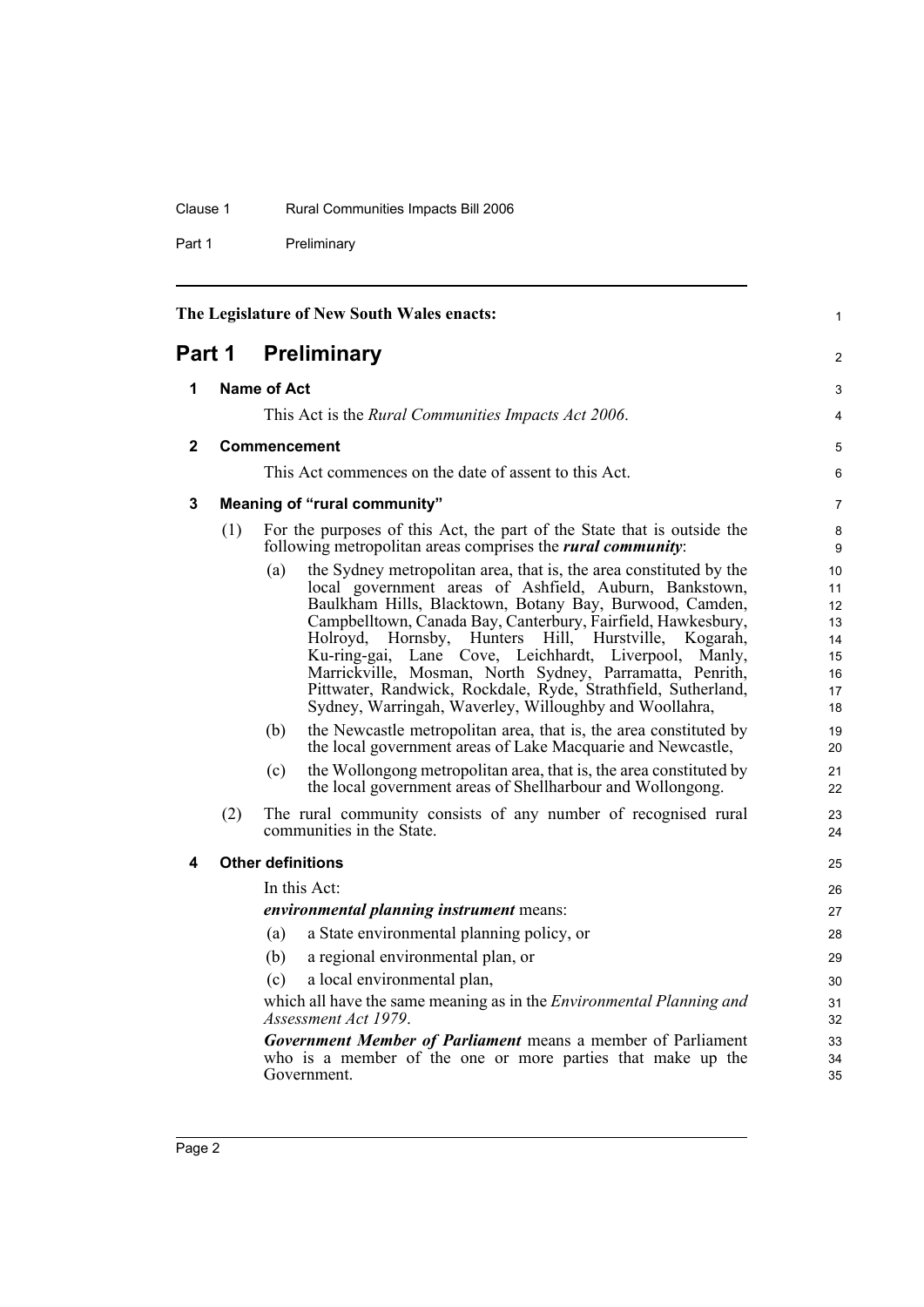| <b>Rural Communities Impacts Bill 2006</b> | Clause 4 |
|--------------------------------------------|----------|
| Preliminary                                | Part 1   |
|                                            |          |

| <b>Rural Communities Impact Assessment Unit means the branch of the</b><br>Cabinet Office established under section 21. |                                                                                                                                  | 1<br>$\mathcal{P}$ |
|-------------------------------------------------------------------------------------------------------------------------|----------------------------------------------------------------------------------------------------------------------------------|--------------------|
|                                                                                                                         | statutory rule means a regulation, by-law, rule or ordinance:                                                                    | 3                  |
| (a)                                                                                                                     | that is made by the Governor, or                                                                                                 | 4                  |
| (b)                                                                                                                     | that is made by a person or body other than the Governor, but is<br>required by law to be approved or confirmed by the Governor. | 5<br>6             |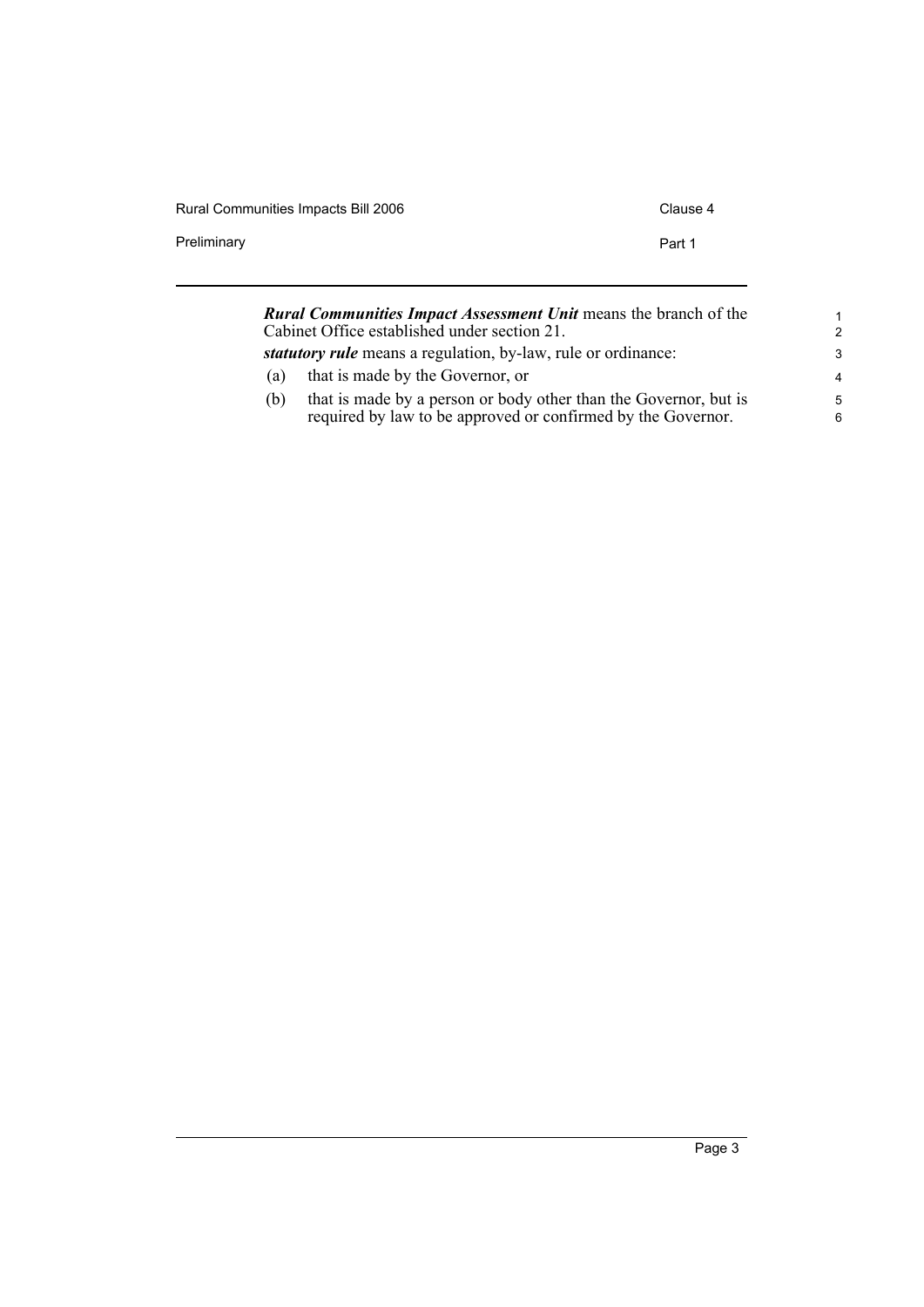## <span id="page-11-0"></span>**Part 2 Requirements of rural communities impact statements**

#### <span id="page-11-1"></span>**5 Rural communities impact statements must be written by Rural Communities Impact Assessment Unit**

A rural communities impact statement is not valid for the purposes of this Act unless it is written by the Rural Communities Impact Assessment Unit.

1  $\mathfrak{p}$ 

#### <span id="page-11-2"></span>**6 Matters that must be covered by a rural communities impact statement**

- (1) A rural communities impact statement that is required to be prepared by this Act in relation to a proposed Bill, statutory rule, environmental planning instrument or decision is not valid for the purposes of this Act unless it includes the following matters:
	- (a) a detailed description of any costs that are likely to be placed on businesses in the rural community in order to comply with the relevant legislation or decision (whether or not the same costs would be imposed on any other community),
	- (b) an examination of the likely impact of those costs on development and employment in the rural community (whether or not there would be the same impact on any other community),
	- (c) special emphasis on the modelling of the likely impact on the rural community that would occur or remain 5 years after the legislation or decision is made (whether or not there would be the same impact on any other community),
	- (d) an examination of the likely impact of the proposed legislation or decision on the social structures and well-being of the rural community (whether or not there would be the same impact on any other community),
	- (e) an examination of the likely impact of the proposed legislation or decision on the availability of public transport, health services, education facilities, policing, courts, government advisory services and infrastructure provision in the rural community (whether or not there would be the same impact on any other community),
	- (f) an examination of the likely impact of the proposed legislation or decision on the natural environment, having regard to the need to balance economic and social well-being with environmental sustainability.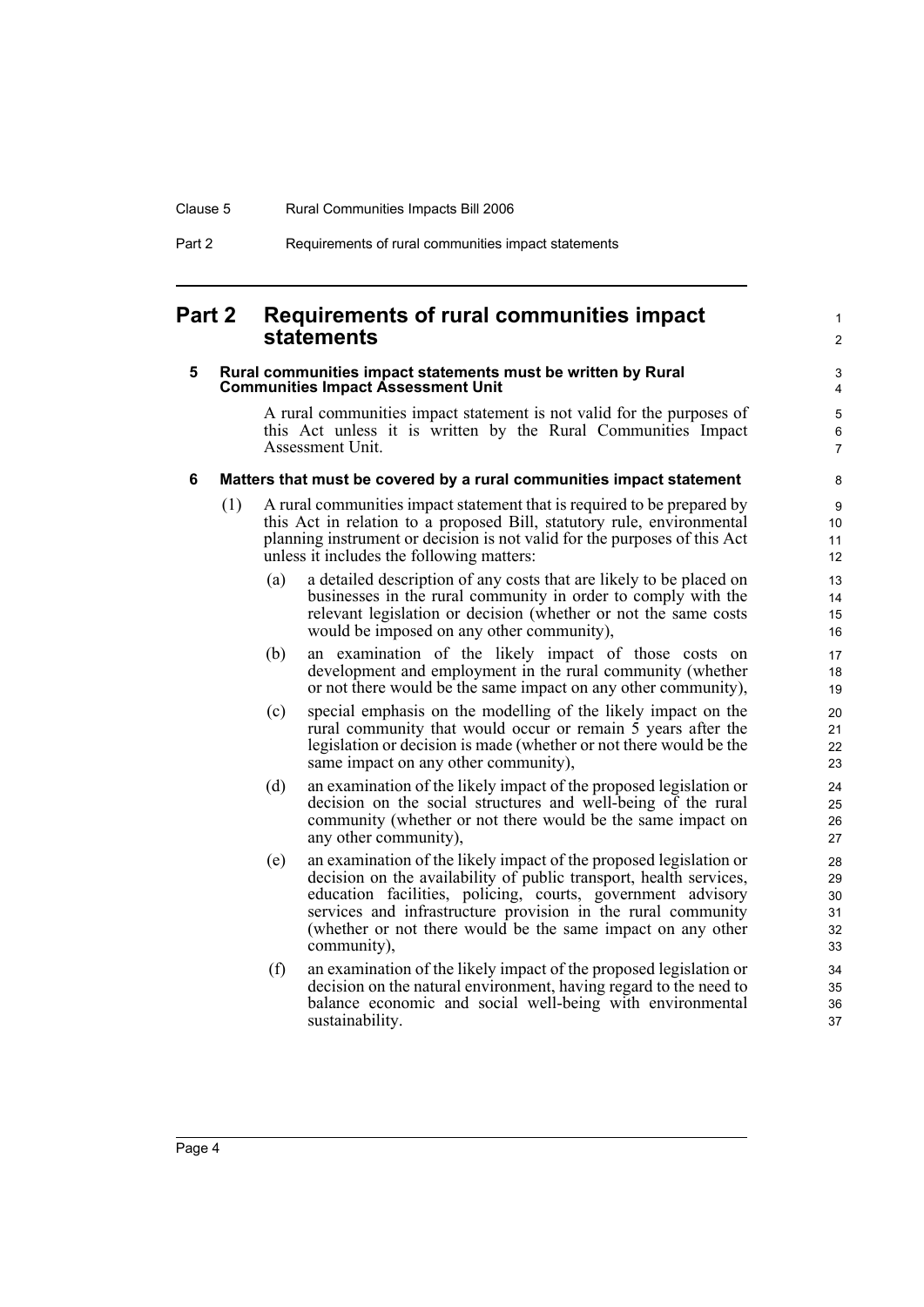| Rural Communities Impacts Bill 2006                 | Clause 7 |
|-----------------------------------------------------|----------|
| Requirements of rural communities impact statements | Part 2   |

(2) If any of the above matters is not applicable to the relevant legislation or decision under consideration, a rural communities impact statement complies with this section if it merely states that the matter is not applicable.

#### <span id="page-12-0"></span>**7 Other matters may be included**

In addition to the matters listed in section 6, a rural communities impact statement may consider other aspects of the likely impact of the proposed legislation or decision on the rural community.

#### <span id="page-12-1"></span>**8 A finding of "no likely impact" is acceptable**

A rural communities impact statement may (if appropriate) merely state that the relevant Bill, statutory rule, environmental planning instrument or decision has "no likely impact" on the rural community.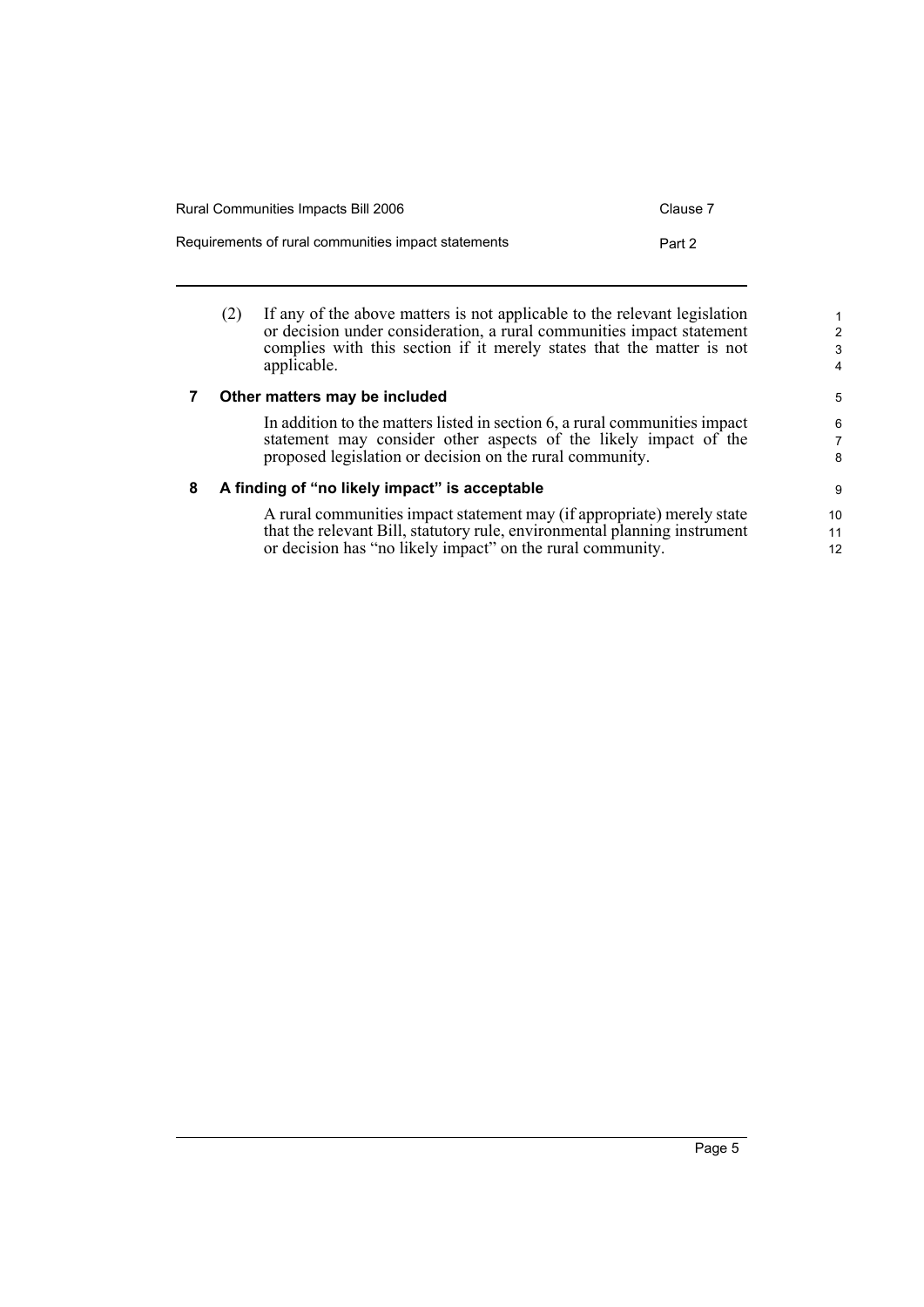### Clause 9 Rural Communities Impacts Bill 2006

Part 3 Assessment of likely impact of proposed Acts on rural communities

## <span id="page-13-0"></span>**Part 3 Assessment of likely impact of proposed Acts on rural communities**

#### <span id="page-13-1"></span>**9 Likely impact on rural communities must be assessed before a Bill is considered by the Cabinet**

A Minister, or a Government Member of Parliament, who intends to introduce a Bill into either House of Parliament must ensure, before the Bill is considered by the Cabinet:

1 2

- (a) that a rural communities impact statement has been prepared in relation to the Bill, which provides information about the likely impact of the proposed Act on the rural community, and
- (b) that the Minister or Member has given consideration as to whether or not the proposed Act will have any likely impact on the rural community by having regard to the rural communities impact statement and any other submissions or matters that the Minister or Member considers appropriate.

#### <span id="page-13-2"></span>**10 Likely impact on rural communities must be disclosed to Members of Parliament before a Bill is considered by Parliament**

A Minister, or a Government Member of Parliament, who introduces a Bill into either House of Parliament must ensure that, before the second reading of that Bill in that House, a copy of the rural communities impact statement in relation to the Bill has been tabled in that House of Parliament.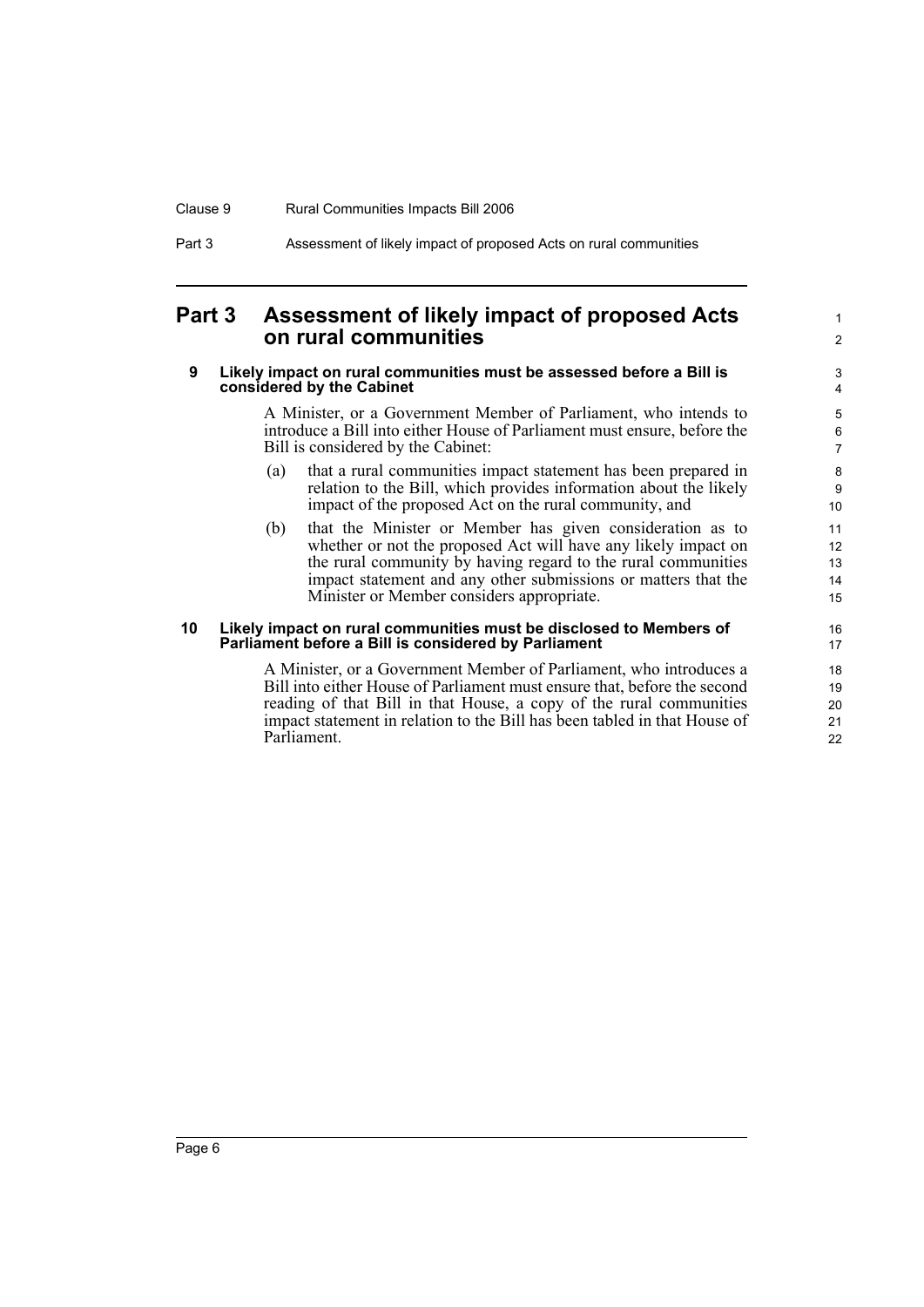| <b>Rural Communities Impacts Bill 2006</b>                                      | Clause 11 |
|---------------------------------------------------------------------------------|-----------|
| Assessment of likely impact of proposed statutory rules on rural<br>communities | Part 4    |

## <span id="page-14-0"></span>**Part 4 Assessment of likely impact of proposed statutory rules on rural communities**

#### <span id="page-14-4"></span><span id="page-14-3"></span><span id="page-14-2"></span><span id="page-14-1"></span>**11 Minister on whom this Part imposes obligations** The obligations under this Part are imposed on the Minister administering the Act under which a statutory rule is or is proposed to be made. **12 Likely impact on rural communities must be determined before a statutory rule is submitted to Governor** A Minister who intends to submit a proposed statutory rule for making by the Governor, or for the approval of or confirmation by the Governor, must, before submitting the proposed statutory rule, ensure: (a) that a rural communities impact statement has been prepared in relation to the statutory rule, which provides information about the likely impact of the statutory rule on the rural community, and (b) that the Minister has given consideration as to whether or not the proposed statutory rule will have a likely impact on the rural community, by having regard to the rural communities impact statement and any other submissions or matters that the Minister considers appropriate. **13 Public notice of rural communities impact statement required before certain statutory rules are made** (1) This section applies to a statutory rule in relation to which section 5 of the *Subordinate Legislation Act 1989* requires a regulatory impact statement to be prepared and made available or made available for inspection. (2) If this section applies, the regulatory impact statement must include the rural communities impact statement for the proposed statutory rule. **14 Tabling of rural communities impact statement required in relation to all statutory rules** The Minister responsible for a statutory rule must ensure that the notice of the making of a statutory rule that is required to be given by section 40 of the *Interpretation Act 1987* is accompanied by the rural communities impact statement for the statutory rule. 3 4 5 6 7 8  $\alpha$ 10 11 12 13 14 15 16 17 18 19 20 21 22 23 24 25 26 27 28 29 30 31 32 33

1  $\mathfrak{p}$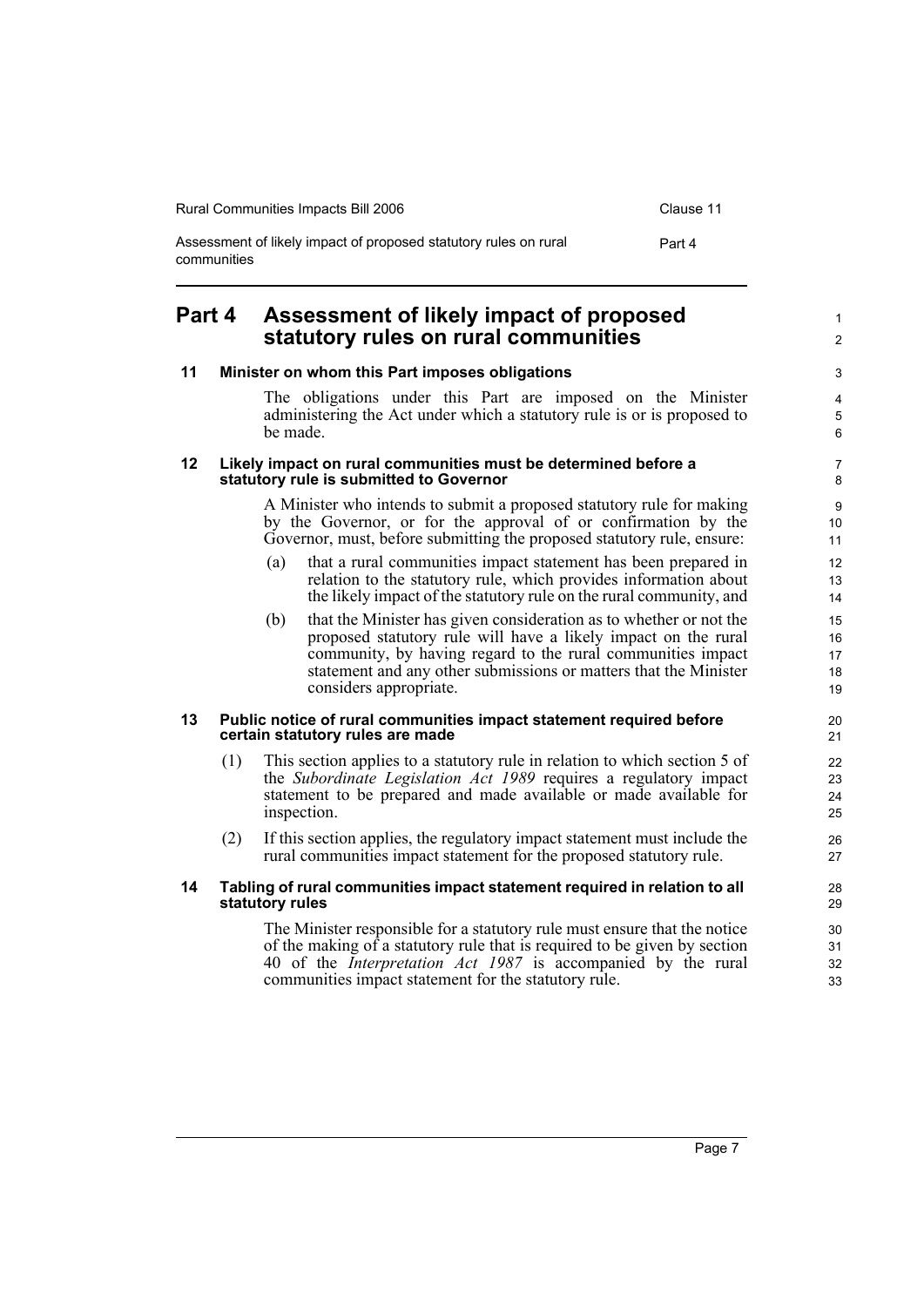#### Clause 15 Rural Communities Impacts Bill 2006

Part 4 Assessment of likely impact of proposed statutory rules on rural communities

#### <span id="page-15-0"></span>**15 Other public notice of rural communities impact statement required in relation to all statutory rules**

The Minister responsible for a statutory rule must ensure that notice of the rural communities impact statement for the statutory rule, and where it can be accessed both in print and electronically, is printed in the same Gazette as that in which the statutory rule is published.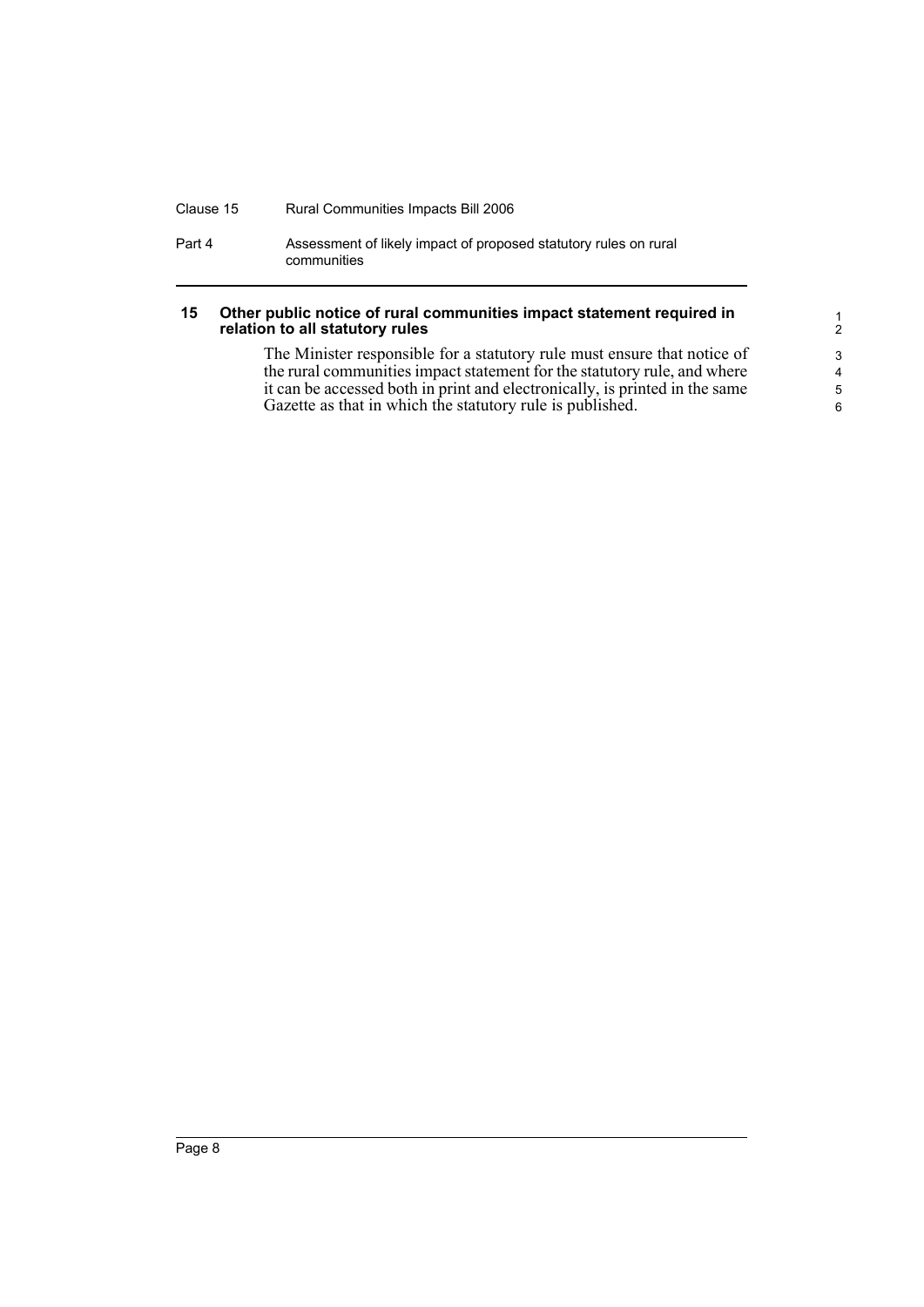| Rural Communities Impacts Bill 2006                                                                | Clause 16 |
|----------------------------------------------------------------------------------------------------|-----------|
| Assessment of likely impact of proposed environmental planning<br>instruments on rural communities | Part 5    |

## <span id="page-16-0"></span>**Part 5 Assessment of likely impact of proposed environmental planning instruments on rural communities**

#### <span id="page-16-1"></span>**16 Likely impact on rural communities must be determined before a proposed State environmental planning policy is recommended to Governor**

A Minister who intends to recommend to the Governor the making of a proposed State environmental planning policy must, before recommending the proposed policy, ensure:

- (a) that a rural communities impact statement has been prepared in relation to the proposed policy, which provides information about the likely impact of the proposed policy on the rural community, and
- (b) that the rural communities impact statement was made available to the public at the same time and in the same way as the proposed policy was publicly exhibited under the *Environmental Planning and Assessment Act 1979*, and
- (c) that the Minister has given consideration as to whether or not the policy will have a likely impact on the rural community by having regard to the rural communities impact statement and any other submissions or matters that the Minister considers appropriate.

#### <span id="page-16-2"></span>**17 Likely impact on rural communities must be determined before regional environmental plan is made**

A Minister who intends to make a regional environmental plan in relation to a local government area that is not in a metropolitan area must ensure:

- (a) that a rural communities impact statement has been prepared in relation to the proposed plan, which provides information about the likely impact of the proposed plan on the rural community, and
- (b) that the rural communities impact statement was made available to the public at the same time and in the same way as the proposed plan was publicly exhibited under the *Environmental Planning and Assessment Act 1979*, and
- (c) that the Minister has given consideration as to whether or not the plan will have a likely impact on the rural community by having regard to the rural communities impact statement and any other submissions or matters that the Minister considers appropriate.

1 2 3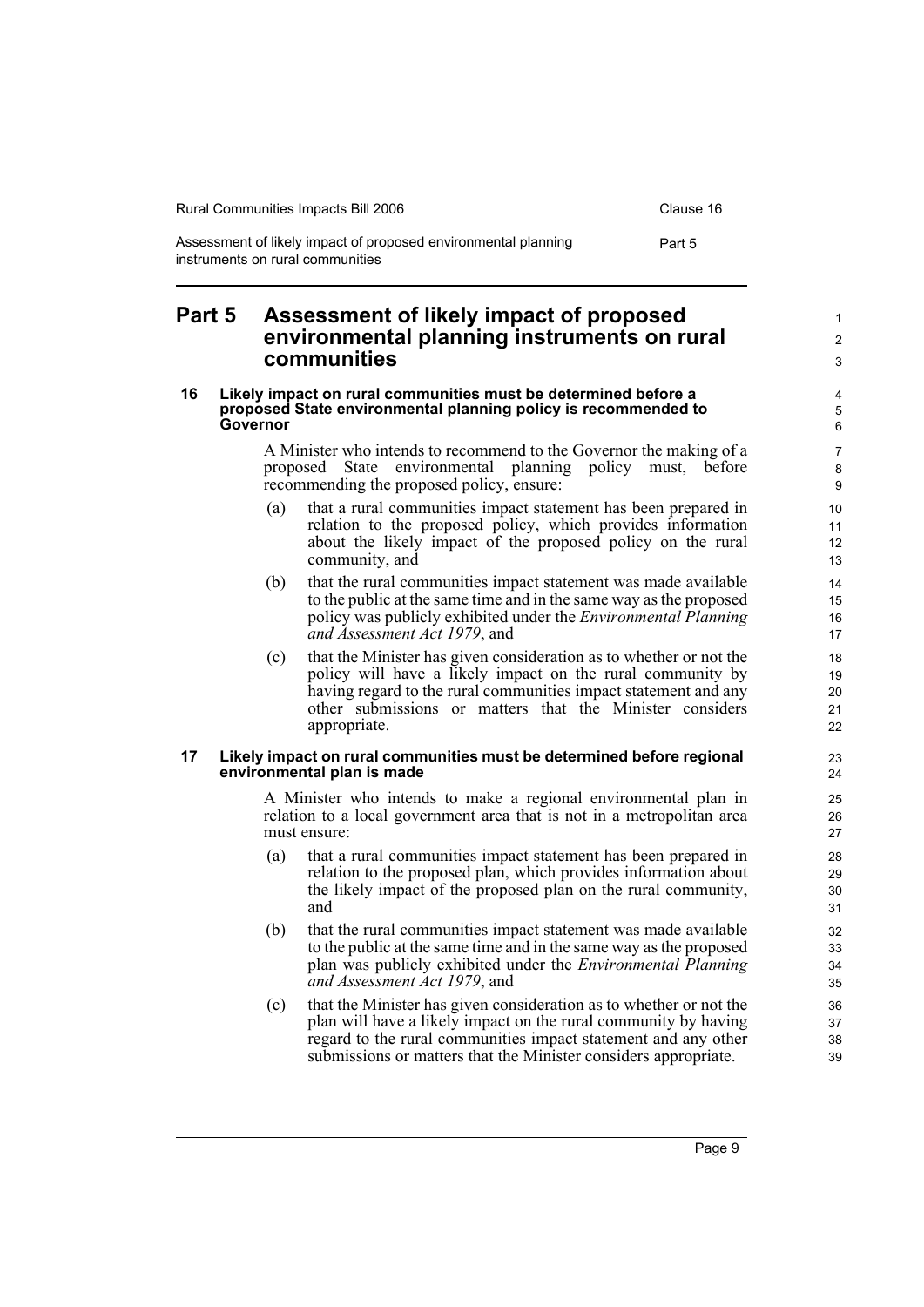#### Clause 18 Rural Communities Impacts Bill 2006

Part 5 **Assessment of likely impact of proposed environmental planning** instruments on rural communities

#### <span id="page-17-0"></span>**18 Likely impact on rural communities must be determined before local environmental plan is made**

A Minister who intends to make a local environmental plan in relation to a local government area that is not in a metropolitan area must ensure:

- (a) that a rural communities impact statement has been prepared in relation to the proposed plan, which provides information about the likely impact of the proposed plan on the rural community, and
- (b) that the rural communities impact statement was made available to the public at the same time and in the same way as the proposed plan was publicly exhibited under the *Environmental Planning and Assessment Act 1979*, and
- (c) that the Minister has given consideration as to whether or not the plan will have a likely impact on the rural community by having regard to the rural communities impact statement and any other submissions or matters that the Minister considers appropriate.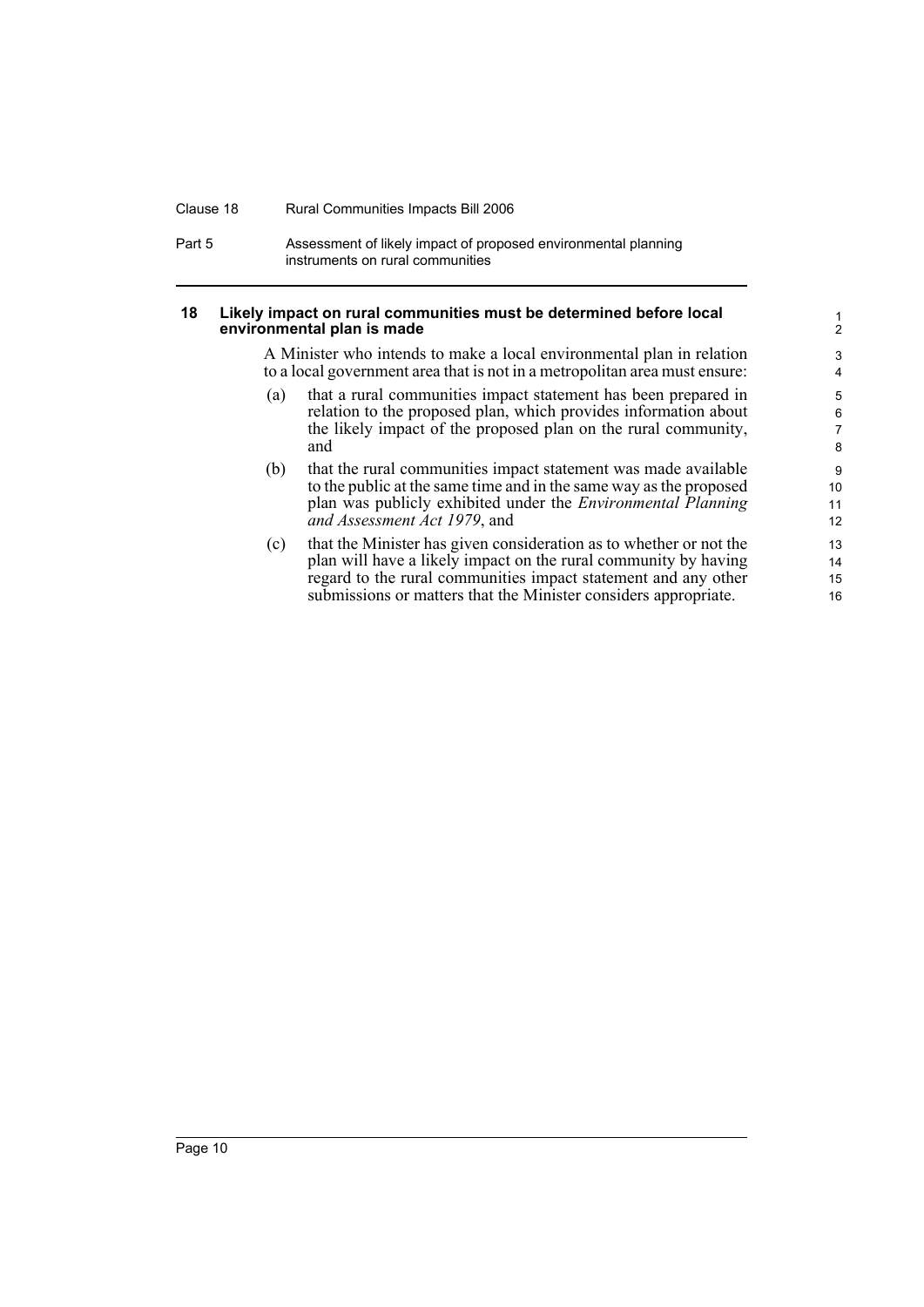| Rural Communities Impacts Bill 2006                                               | Clause 19 |
|-----------------------------------------------------------------------------------|-----------|
| Assessment of likely impact of proposed Cabinet decisions on rural<br>communities | Part 6    |

## <span id="page-18-0"></span>**Part 6 Assessment of likely impact of proposed Cabinet decisions on rural communities**

#### <span id="page-18-1"></span>**19 Likely impact on rural communities must be determined before Cabinet decides on any matter**

- (1) This section applies to every decision that is put before the Cabinet that:
	- (a) involves the proposed introduction of taxes, charges and fees that are, or are likely to be, imposed on residents or businesses in the rural community (whether or not they would also be imposed on any other community), or
	- (b) involves the proposed increase of taxes, charges and fees that are, or are likely to be, imposed on residents or businesses in the rural community (whether or not they would also be imposed on any other community), or
	- (c) otherwise could reasonably be expected to have an impact on the rural community (whether or not it has the same impact on any other community).
- (2) The Premier must ensure that the Cabinet does not consider any decision to which this section applies unless:
	- (a) a rural communities impact statement has been prepared in relation to the proposed decision, which provides information about the likely impact of the proposed decision on the rural community, and
	- (b) a copy of the rural communities impact statement has been circulated to each Cabinet member before the decision is made.
- (3) The Premier must ensure that, before the Cabinet makes a decision on the matter, each Cabinet member has given consideration as to whether or not the decision will have a likely impact on the rural community by having regard to the rural communities impact statement.

#### <span id="page-18-2"></span>**20 Part extends to legislation**

This Part extends to the consideration of Bills, statutory rules or environmental planning instruments and is in addition to, and not in substitution for, Parts 3–5.

1  $\mathfrak{p}$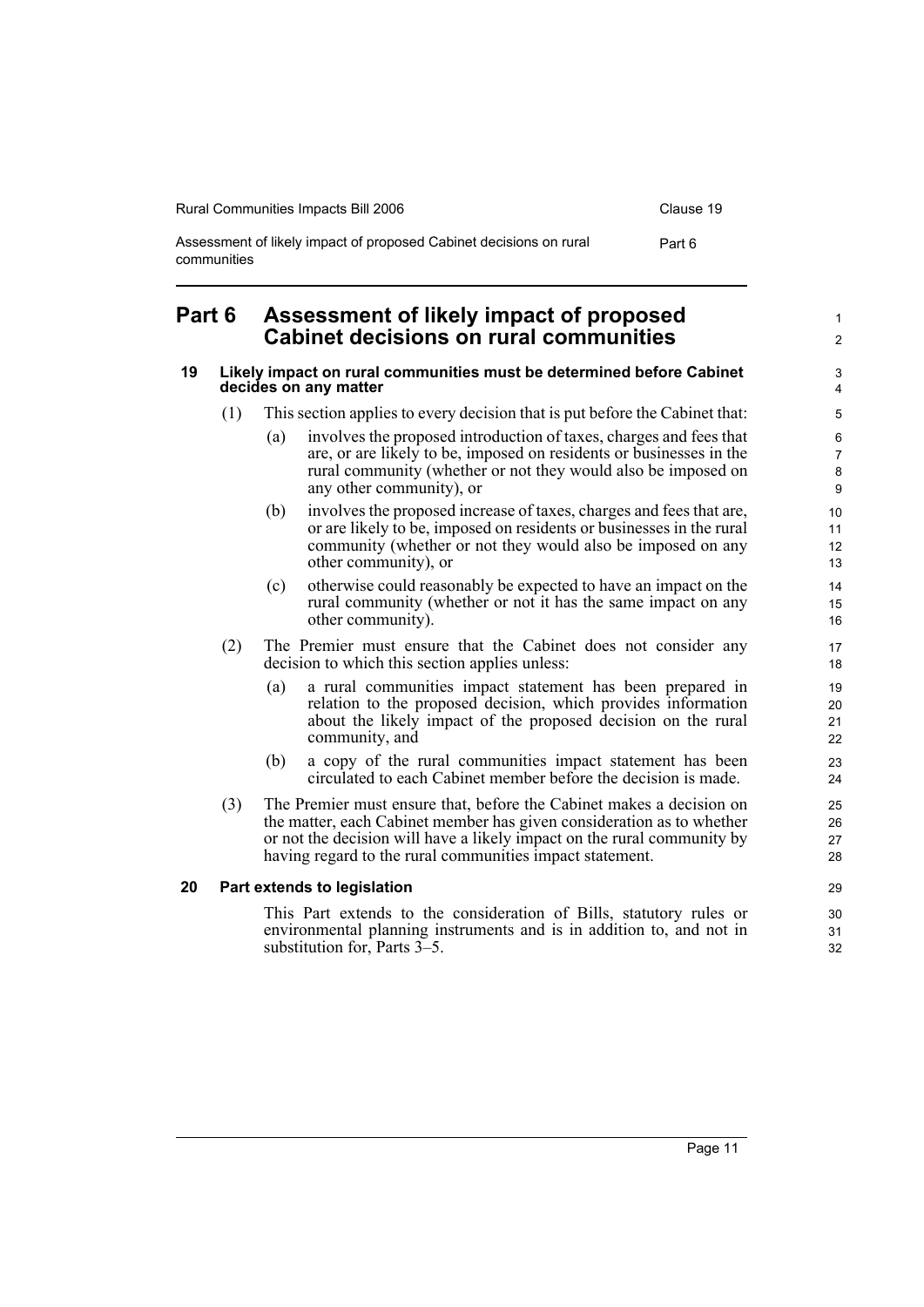### <span id="page-19-0"></span>**Part 7 Rural Communities Impact Assessment Unit**

#### <span id="page-19-1"></span>**21 Establishment of Rural Communities Impact Assessment Unit**

(1) The Rural Communities Impact Assessment Unit is established as a branch of the Cabinet Office.

1

- (2) The Rural Communities Impact Assessment Unit may arrange for the use of the services of any staff (by secondment or otherwise) or facilities of a Department for the purpose of writing one or more particular rural communities impact statements. For the purposes of this Act, a person whose services are made use of under this section is a member of the staff of the Unit.
- (3) The Rural Communities Impact Assessment Unit cannot be abolished, renamed or removed from the Cabinet Office by order under Chapter 4 of the *Public Sector Employment and Management Act 2002*.

#### <span id="page-19-2"></span>**22 Liaison with Rural Communities Impact Assessment Unit**

There is to be in each Department of the Public Service at least one person whose duties involve, or include, liaising with the Rural Communities Impact Assessment Unit of the Cabinet Office on matters arising under this Act that concern the Department.

#### <span id="page-19-3"></span>**23 Electronic access to rural communities impact statements**

The Rural Communities Impact Assessment Unit must maintain a website that allows free public access to rural communities impact statements as follows:

- (a) statements in relation to proposed Bills must be posted on the website on and from the day of the second reading of the Bill up until the time that the Act is repealed,
- (b) statements in relation to proposed statutory rules in relation to which regulatory impact statements are required to be publicly exhibited must be posted on the website on and from the first day of exhibition of the regulatory impact statement up until the time that the statutory rule is repealed,
- (c) statements in relation to proposed statutory rules in relation to which regulatory impact statements are not required to be publicly exhibited must be posted on the website on and from the date of their publication in the Gazette up until the time that the statutory rule is repealed,
- (d) statements in relation to proposed environmental planning instruments are to be posted on the website on and from the first day of public exhibition of the proposed instrument up until the time that the instrument is repealed.